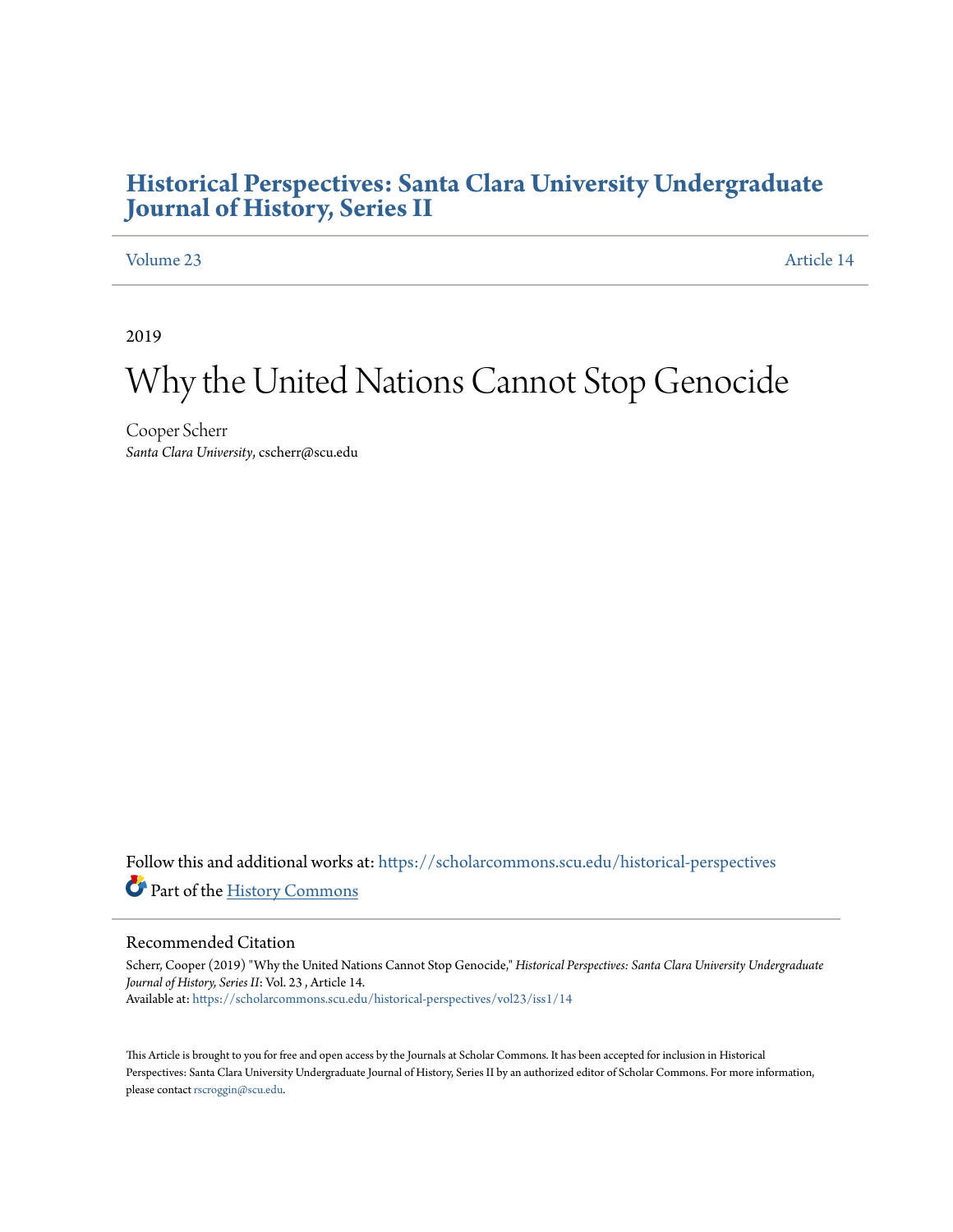## **Why the United Nations Cannot Stop Genocide Cooper Scherr**

Upon the conclusion of World War II in 1945, the United Nations was founded as an organization dedicated to preserving the postwar peace throughout the world. Ironically, the UN's conception marked the beginning of a chaotic postwar era marked largely by brutal violence and conflict in nearly every corner of the globe. During this new era of violence, two genocides occurred in the 1990s that truly demonstrated the UN's inability as a global organization to keep the peace. First, following Slobodan Milosevic's rise to power in Serbia and the splintering of Yugoslavia in the early 1990s, ethnic tensions led to genocide in Bosnia and Herzegovina. From 1992 to 1995, Bosnian Serbs with the support of Milosevic's government—used genocidal tactics against Bosniak Muslims in their efforts to carve out territory for ethnic Serbs. Meanwhile, in 1994, Hutu extremists in Rwanda mobilized a quick, popularized campaign of genocide against the Tutsi minority, resulting in the deaths of hundreds of thousands of Rwandans. The bloodshed in both Bosnia and Rwanda occurred in the presence of UN peacekeeping forces who—despite their mission to prevent the violation of human rights—proved very incapable of stopping the killings.

In the aftermath of Bosnia and Rwanda, it was clear that the United Nations, as a slow, reactionary bureaucracy, failed to effectively combat the genocides. The UN's approach to the genocides was ineffective because of its aversion to military confrontation and an overall lack of organizational will to fully intervene. This lack of will stemmed from the reluctance of UN member nations to contribute to peacekeeping operations, and thus, the UN could not exert any influence throughout the world while possessing such little influence over its own members. Therefore, the UN served as a scapegoat as human rights violations went unpunished, when in reality, as a cumbersome bureaucracy with

*Historical Perspectives,* Series II, Volume XXIII*,* 2018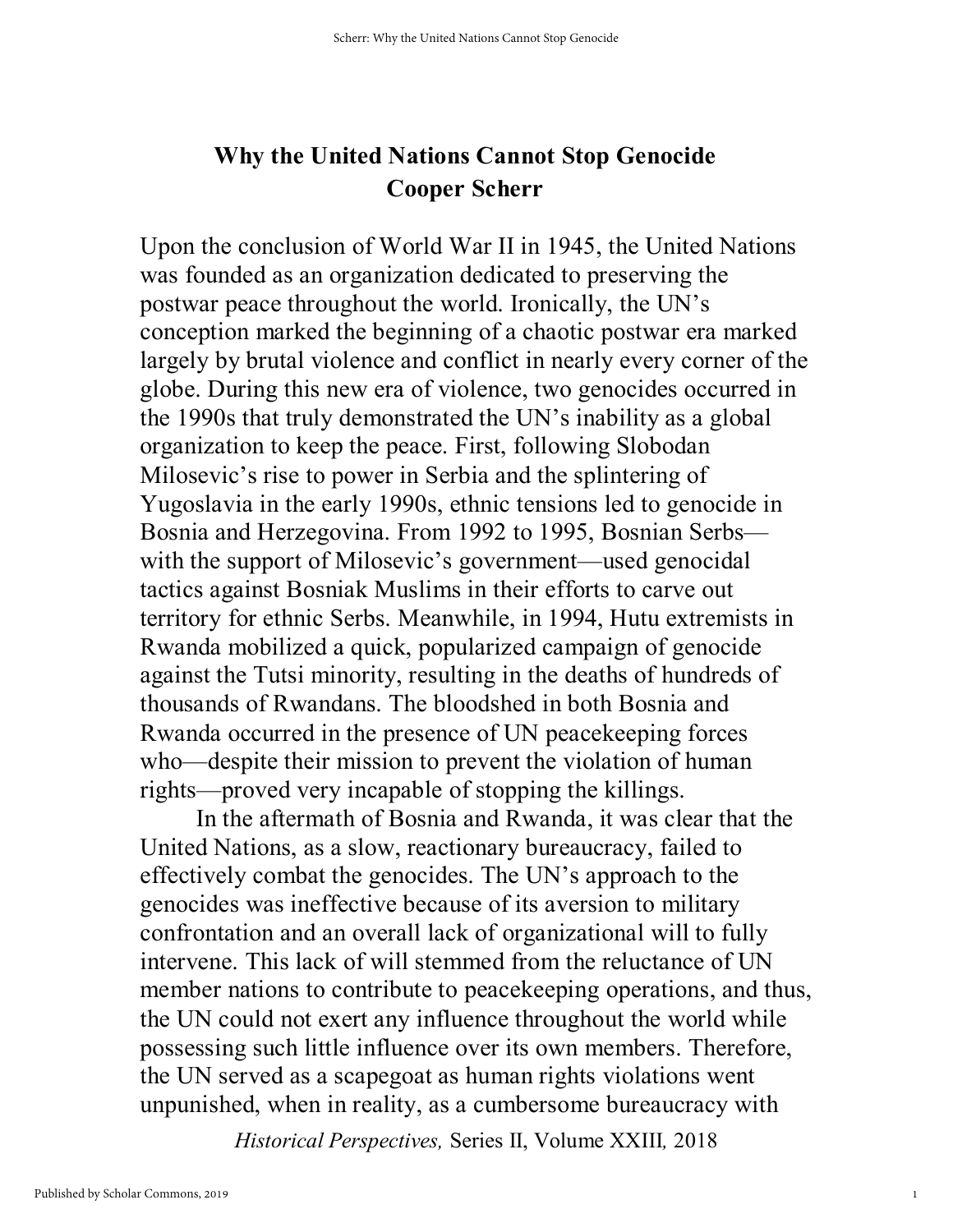little support from its sovereign member states, it was in no position to be defending the world from such evil.

The futility of the United Nations' responses to the Bosnian and Rwandan genocides stemmed from errors in policy and action. As the violence in Yugoslavia escalated in the early 1990s, the United Nations implemented policies that it hoped would limit the spread of the conflict. First, in September 1991, the UN passed Resolution 713, which placed an arms embargo on Yugoslavian territories.<sup>[1](#page-2-0)</sup> Then, in 1992, the UN stationed a peacekeeping force, UNPROFOR (United Nations Protection Force), in Bosnia so as to protect the civilian population from becoming casualties of the war. Finally, the UN continued to pursue a "negotiation process aimed at convincing the 'warring parties' to settle their differences."<sup>[2](#page-2-1)</sup> These policies all failed to achieve the UN's goal of establishing peace in the region, and if anything, allowed the Serbs to continue their campaign of genocide. For instance, the arms embargo "froze in place a gross imbalance in [Bosniak] and Serb military capacity" and left the Bosniaks "largely defenseless."<sup>[3](#page-2-2)</sup> Thus, the blockade was "naïve and destructive… provid[ing] a major advantage to Serbian aggressors" and "play[ing] a key role in undermining the Bosnian state."[4](#page-2-3) Meanwhile, the UN desperately sought to appear impartial in the conflict by giving UNPROFOR a strict mandate to provide "only military assistance for humanitarian missions."[5](#page-2-4) This mandate placed "UNPROFOR in the impossible position of [being] a formally neutral force 'protecting'… [the Bosniaks]," and clearly demonstrated the UN's

<span id="page-2-0"></span><sup>1</sup> James Mayall, *The New Interventionism 1991-1994: United Nations Experience in Cambodia, Former Yugoslavia and Somalia* (Cambridge: Cambridge University Press, 1996), 66.

<span id="page-2-2"></span><span id="page-2-1"></span><sup>2</sup> Samantha Power, *A Problem from Hell* (New York: Basic Books, 2013), 259-260. <sup>3</sup> Ibid., 249.

<span id="page-2-3"></span><sup>4</sup> T. David Curp, "Human Rights and Wrongs in Failed States: Bosnia-Herzegovina, the International Community, and the Challenges of Long-term Instability in Southeastern Europe," in *Failed States and Fragile Societies: A New World Disorder?* (Athens: Ohio University Press, 2014), 31.

<span id="page-2-4"></span><sup>5</sup> Mayall, *The New Interventionism,* 75, 72.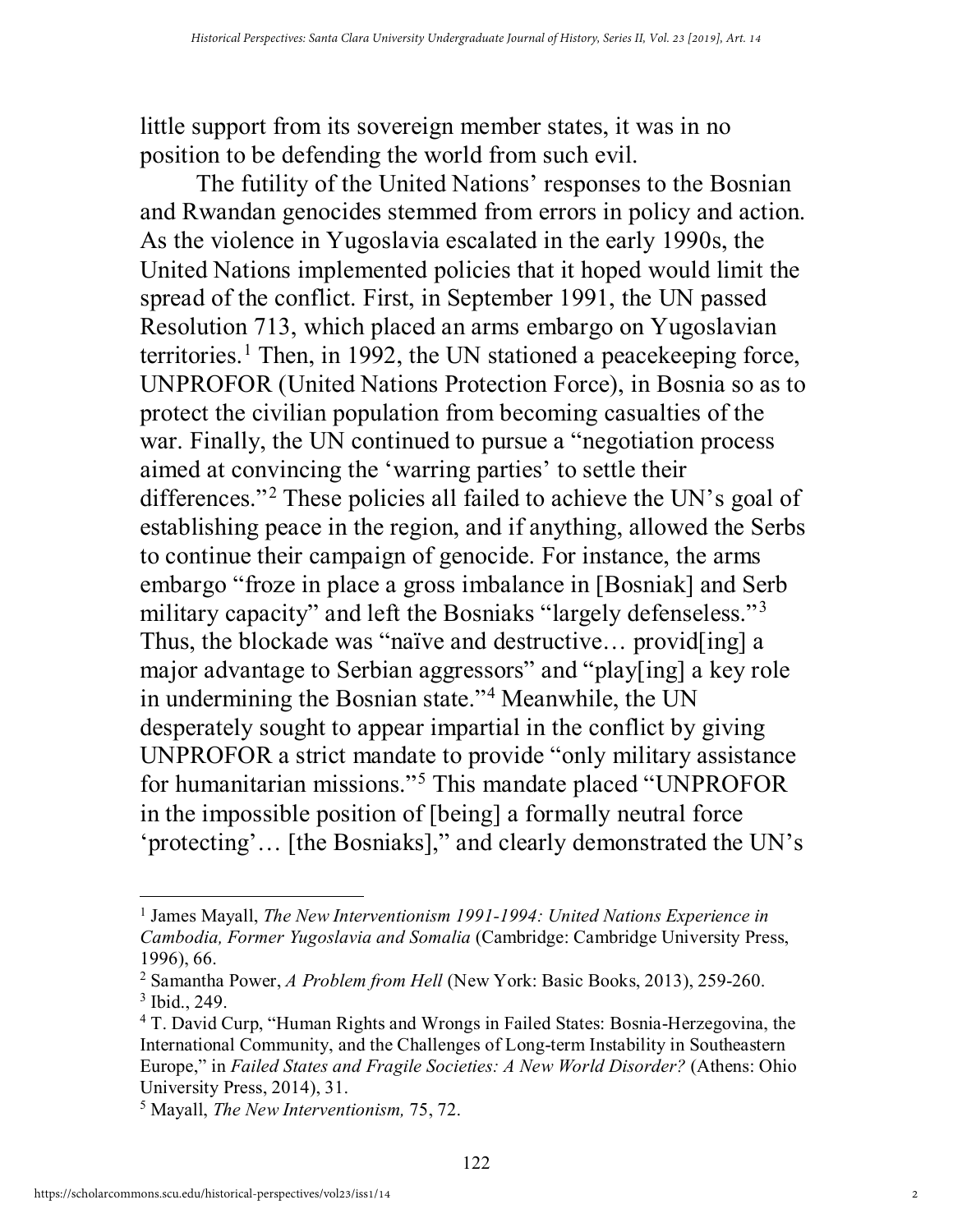reluctance to forcefully stop Serb aggression.<sup>[6](#page-3-0)</sup> UN squeamishness played right into the Serbs' hands, causing "the 'peace process' [to become] a handy stalling device" for the Serbs, and allowing them to appear cooperative while continuing the genocide in Bosnia.[7,](#page-3-1)[8](#page-3-2)

United Nations policymaking for the situation in Rwanda was similarly misguided. After the Rwandan Civil War, a UN peacekeeping force—United Nations Assistance Mission for Rwanda (UNAMIR)—was deployed to prevent the country from slipping back into war. UNAMIR's rules of engagement "allowed [the peacekeepers] to intervene and use... deadly force to prevent crimes against humanity," but upon President Habyarimana's sudden death and the resulting Hutu power grab, the UN seemed to forget about UNAMIR's stated rules of engagement.<sup>[9](#page-3-3)</sup> According to UNAMIR commander Romeo Dallaire, in a call to the UN offices in New York, his superiors informed him "that UNAMIR was not to fire unless fired upon—[they] were to negotiate and, above all else, avoid conflict."<sup>[10](#page-3-4)</sup> This hasty retreat at the first sign of conflict mirrored the UN response in Bosnia, and was due in large part to the fact that few UN policymakers "even possessed firsthand experience of Rwanda."<sup>[11](#page-3-5)</sup> "There was no room for a detailed understanding of the [situation in Rwanda] on the two-page briefing papers given to high-ranking officials" and thus, Dallaire's repeated requests for more troops and permission to intervene were denied.[12](#page-3-6) Unlike Dallaire, UN officials in New York could not see how "5,000 troops could have saved 500,000 lives," and therefore held UNAMIR to a strict policy of non-confrontation, which

<span id="page-3-0"></span><sup>6</sup> Diana Johnstone, *Fools' Crusade: Yugoslavia, NATO, and Western Delusions* (London: Pluto Press, 2002), 113.

<span id="page-3-1"></span><sup>7</sup> Power, *A Problem from Hell,* 260.

<span id="page-3-2"></span><sup>8</sup> James Gow, *Triumph of the Lack of Will: International Diplomacy and the Yugoslav War* (New York: Columbia University Press, 1997), 138.

<span id="page-3-3"></span><sup>9</sup> Romeo Dallaire, *Shake Hands with the Devil: The Failure of Humanity in Rwanda* (New York: Carroll and Graf Publishers, 2003), 229.

<span id="page-3-4"></span><sup>10</sup> Ibid., 229.

<span id="page-3-5"></span><sup>11</sup> Michael N. Barnett, *Eyewitness to a Genocide: The United Nations and Rwanda* (Ithaca: Cornell University Press, 2002), 58.

<span id="page-3-6"></span><sup>12</sup> Ibid., 59.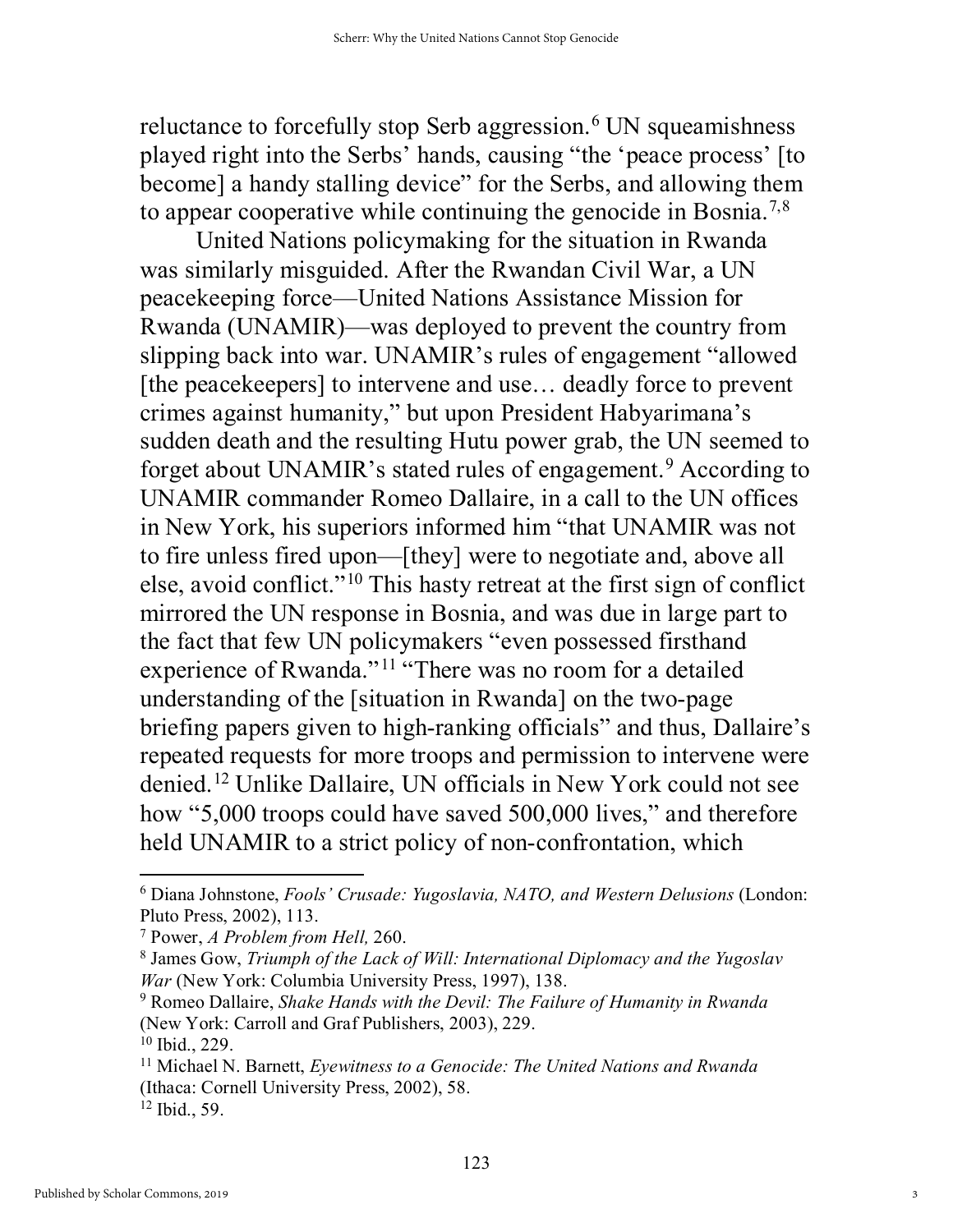effectively served as a death sentence for hundreds of thousands of Rwandans.[13](#page-4-0) Thus, misguided UN policies in both Bosnia and Rwanda allowed for the proliferation of genocide.

The United Nations' grave policy errors were made even more evident through the actions—or lack thereof—of UN forces on the ground. Due to the UN's preference to avoid military confrontations at all costs, the few steps UNPROFOR and UNAMIR took were "always of limited value and reactive."[14](#page-4-1) For example, one UNPROFOR mission was to establish a no-fly zone in Bosnia, so as to limit the Serbs' crushing military advantage over the Bosniaks—an advantage enhanced, ironically, by the UNimposed arms embargo. However, continuous Serb violations of the no-fly zone demonstrated UNPROFOR's inability to carry out its own mission, prompting NATO to step in to enforce the directive; upon NATO's intervention, Serb airpower was neutralized and the tide of the war changed.<sup>[15](#page-4-2)</sup> UNPROFOR commanders in Bosnia would also at times call for air support, "but whereas action could only be effective if taken within minutes, clearance... took 6 hours."<sup>16</sup> Likewise, during the siege of Sarajevo, Serb forces prevented UNPROFOR from securing the city's airport as a means of delivering humanitarian aid to the city's inhabitants. Meanwhile, French president Francois Mitterand highlighted UNPROFOR's inadequacy by paying an unexpected visit to war-torn Sarajevo that sent a bold political statement to the Serbs and prompted them to relinquish control of the airport soon after.[17](#page-4-4) UNPROFOR's biggest failure in Bosnia, however, was allowing Serb forces commanded by General Ratko Mladic to capture the designated safe area of Srebrenica and proceed to murder thousands of Bosniak men and rape Bosniak women and

<span id="page-4-0"></span><sup>13</sup> Kurt Mills, *International Responses to Mass Atrocities in Africa: Responsibility to Protect, Prosecute, and Palliate* (Philadelphia: University of Pennsylvania Press, 2015), 57.

<span id="page-4-1"></span><sup>14</sup> Gow, *Triumph of the Lack of Will,* 91.

<span id="page-4-2"></span><sup>15</sup> Ibid., 132.

<span id="page-4-3"></span><sup>16</sup> Ibid., 139.

<span id="page-4-4"></span><sup>17</sup> Ibid., 94.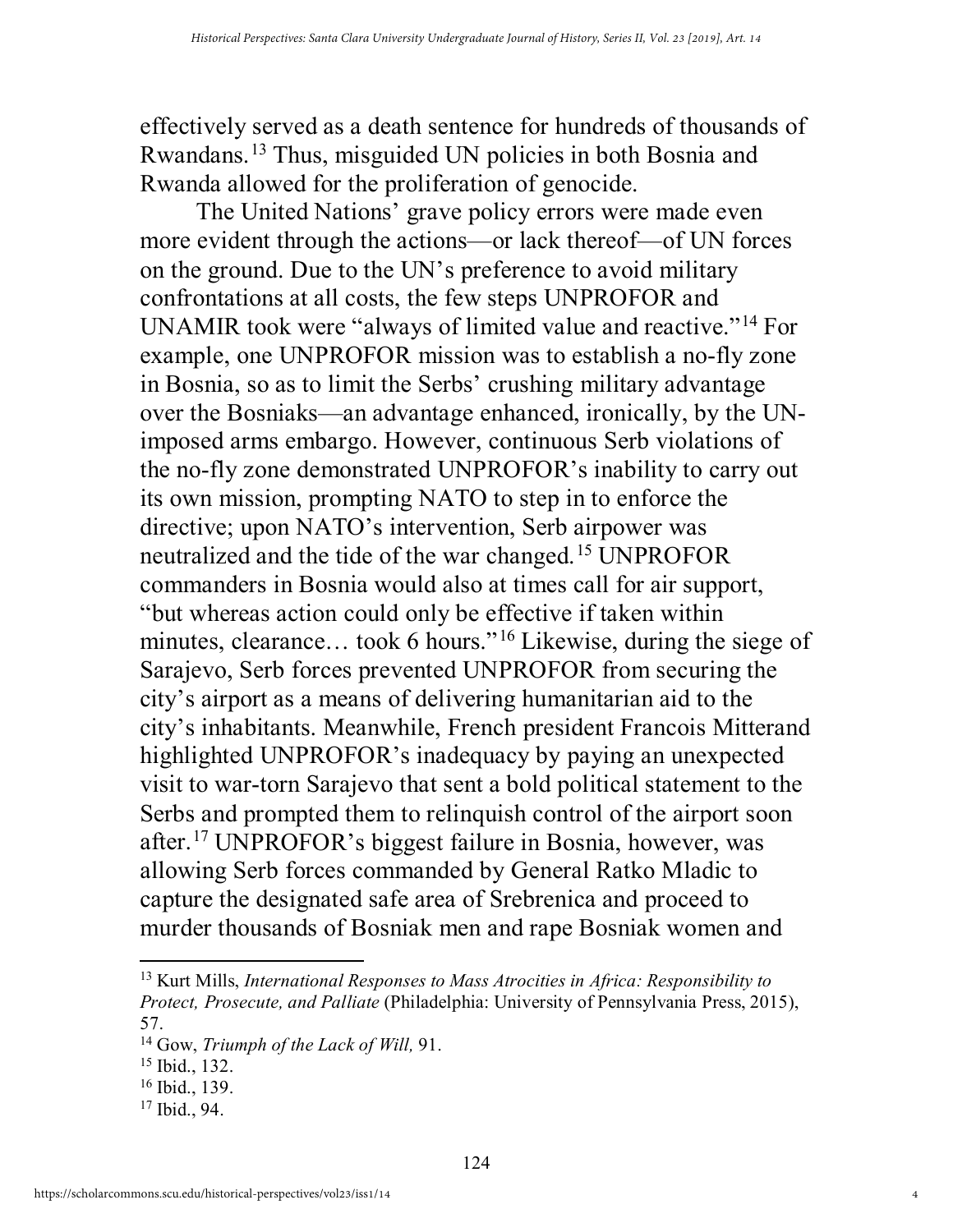girls. According to Hasan Nuhanovic, a survivor of Srebrenica, upon Serb occupation of the city, "the Dutch [peacekeepers] just stood there" while the "Serb soldiers… push[ed] the men and boys away from their sisters, wives, [and] children."[18](#page-5-0) In fact, the Dutch were so keen on avoiding conflict that they decided "to actually throw [the Bosniaks] out" of their base in Srebrenica.<sup>[19](#page-5-1)</sup> "[The UN] peacekeepers] were supposed to protect [the Bosniaks] from the Serbs," but instead, they pushed "about 20,000 people… outside the base," abandoning them to the Serbian soldiers.<sup>[20](#page-5-2)</sup> Over the next few days, the peacekeepers ignored the signs of the atrocities that were taking place in their vicinity: gunshots coming from fields where the Serbs were keeping Bosniak men; countless Bosniak bodies; reports of the widespread raping of Bosniak women. Despite these signs, UNPROFOR did nothing to stop the Serbs. The failures of UNPROFOR in Bosnia demonstrated the UN's naïveté in avoiding combat, for "Serbian leadership [would] not respond to reason, but only to coercion."<sup>[21](#page-5-3)</sup>

 In Rwanda, meaningful action from Romeo Dallaire and his UNAMIR peacekeeping force was also lacking. UNAMIR was a ragtag force of around 2,500 peacekeepers—most of whom lacked proper equipment—that hardly resembled a capable military unit. Unsurprisingly, UNAMIR received a constricting mandate that hampered the force's ability to operate in Rwanda both prior to and during the genocide. For example, Dallaire and his forces could do little but watch as a string of political assassinations occurred in early 1994 and the *Interahamwe* militia units began to increase their activity. When Dallaire finally obtained permission to conduct weapons searches in the region, "the restrictive terms of UNAMIR's mandate, including that any such operations be done in cooperation with the police," meant that "few weapons were

<span id="page-5-0"></span><sup>18</sup> Hasan Nuhanovic, "Srebrenica: A Survivor's Story," interview by Joe Rubin, *PBS Frontline*, March 28, 2006.

<span id="page-5-1"></span> $19$  Ibid.

<span id="page-5-2"></span> $20$  Ibid.

<span id="page-5-3"></span><sup>21</sup> Gow, *Triumph of the Lack of Will*, 93.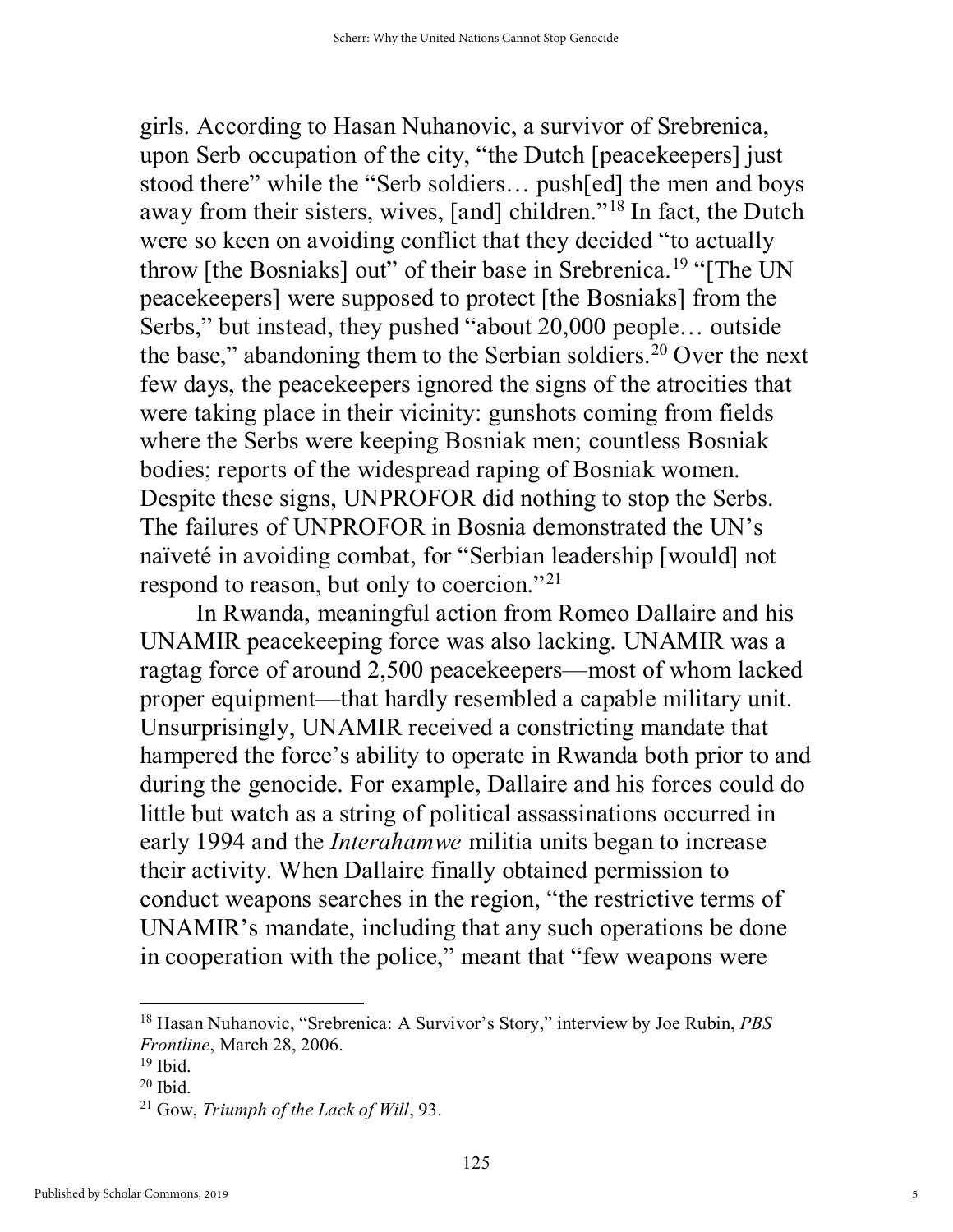found."[22](#page-6-0) Once the genocide in Rwanda commenced, UNAMIR's inefficacy became even further pronounced. The day after President Habyarimana's death, Hutu militiamen stormed the compound of Prime Minister Agathe Uwilingiyimana—which was under the protection of Belgian and Ghanaian peacekeepers assassinated the prime minister, and then proceeded to kill and mutilate the bodies of ten Belgian peacekeepers assigned to protect Uwilingiyimana. The peacekeepers had not fired a single shot. Just as the Hutus had planned, the shocking murder of the European peacekeepers prompted a Belgian "cry for either expanding UNAMIR's mandate or immediately pulling out" of Rwanda.<sup>[23](#page-6-1)</sup> In the eyes of the world, the current UNAMIR peacekeeping force was incapable of effectively controlling what was becoming a bloody hell in Rwanda. Member nations did not have the stomach for further UN casualties and thus, most UNAMIR forces withdrew from Rwanda, while the remaining peacekeepers were still instructed to avoid military confrontation. On their way to the Kigali airport, the withdrawing Belgian troops refused to protect thousands of Rwandans desperately pleading for help—a fitting portrait of the role the UN ultimately played in Rwanda.<sup>[24](#page-6-2)</sup> Thus, the many failures of UNPROFOR and UNAMIR in action reflected the overarching flaws in UN policy.

The passive, ineffective nature of the peacekeeping missions in Bosnia and Rwanda sprung from the fact that UN interventions lacked the full support of UN member nations. The United Nations is an organized political body of separate, sovereign states. It draws its power and influence from these member nations, yet possesses no concrete power over them. Thus, UN action is dictated by the will of its members, none of whom were particularly eager to commit resources or troops to potential interventions in Bosnia and Rwanda. According to UNAMIR commander Romeo Dallaire, "UN force commanders… depended

<span id="page-6-0"></span><sup>22</sup> Mills, *International Responses,* 62.

<span id="page-6-1"></span><sup>23</sup> Power, *A Problem from Hell*, 332.

<span id="page-6-2"></span><sup>24</sup> Ibid., 353.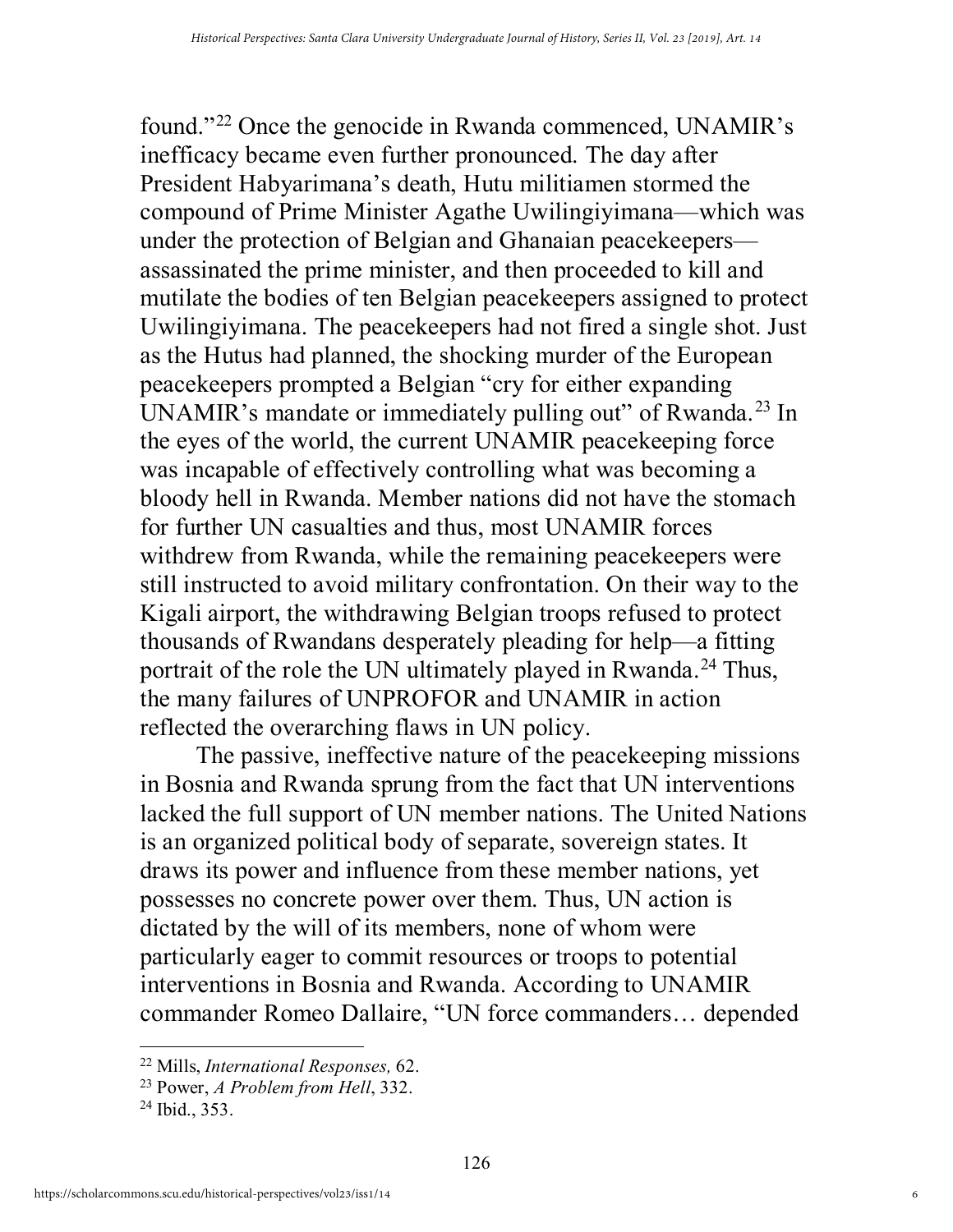on the generosity of donor nations for both troops and equipment."<sup>[25](#page-7-0)</sup> With most nations "peacekeepinged out," it was no surprise that UNAMIR looked like a ragtag force compared to the "clean-shaven, well fed, and heavily armed" European commandoes who oversaw the hasty evacuation of expatriates from Rwanda.[26](#page-7-1) The nation most fatigued by UN peacekeeping was the United States. After decades of foreign wars and many illfated interventions—Vietnam, Lebanon, and the most recent, Somalia—the United States was weary of its Cold War role as international policeman. In addition to their own foreign endeavors, the Americans had also contributed heavily to UN actions, and by 1994, "Congress owed half a billion dollars in UN dues and peacekeeping costs."[27](#page-7-2) Thus, the United States "had tired of its obligation to foot one-third of the bill for… an insatiable global appetite for mischief and an equally insatiable UN appetite for missions."[28](#page-7-3) It was time to share the burden of global policing with European nations and other UN members. However, the United States' role as Cold War superpower and its history of interventions in the latter half of the  $20<sup>th</sup>$  century had established the Americans as the face of the West. Passing the baton to Europe would not be so easy. Thus, the United States' unwillingness to act in Bosnia and Rwanda played a key role in deterring UN action.

Initially, Bosnia represented Europe's chance to prove it could function outside the Americans' shadow. At the outset of the war in Bosnia, the leading members of the UN—the United States, Russia, France, China, and the United Kingdom— "were… not inclined to support firm UN action in the Balkans"—in most cases of UN intervention, "firm action" meant U.S. involvement.[29](#page-7-4) Instead, "their view was that the Europeans should take the lead."[30](#page-7-5)

<span id="page-7-0"></span><sup>25</sup> Dallaire, *Shake Hands with the Devil,* 84.

<span id="page-7-1"></span><sup>26</sup> Power, *A Problem from Hell*, 353.

<span id="page-7-2"></span><sup>27</sup> Ibid., 341.

<span id="page-7-3"></span><sup>28</sup> Ibid.

<span id="page-7-4"></span><sup>29</sup> Mayall, *The New Interventionism,* 65.

<span id="page-7-5"></span><sup>30</sup> Ibid.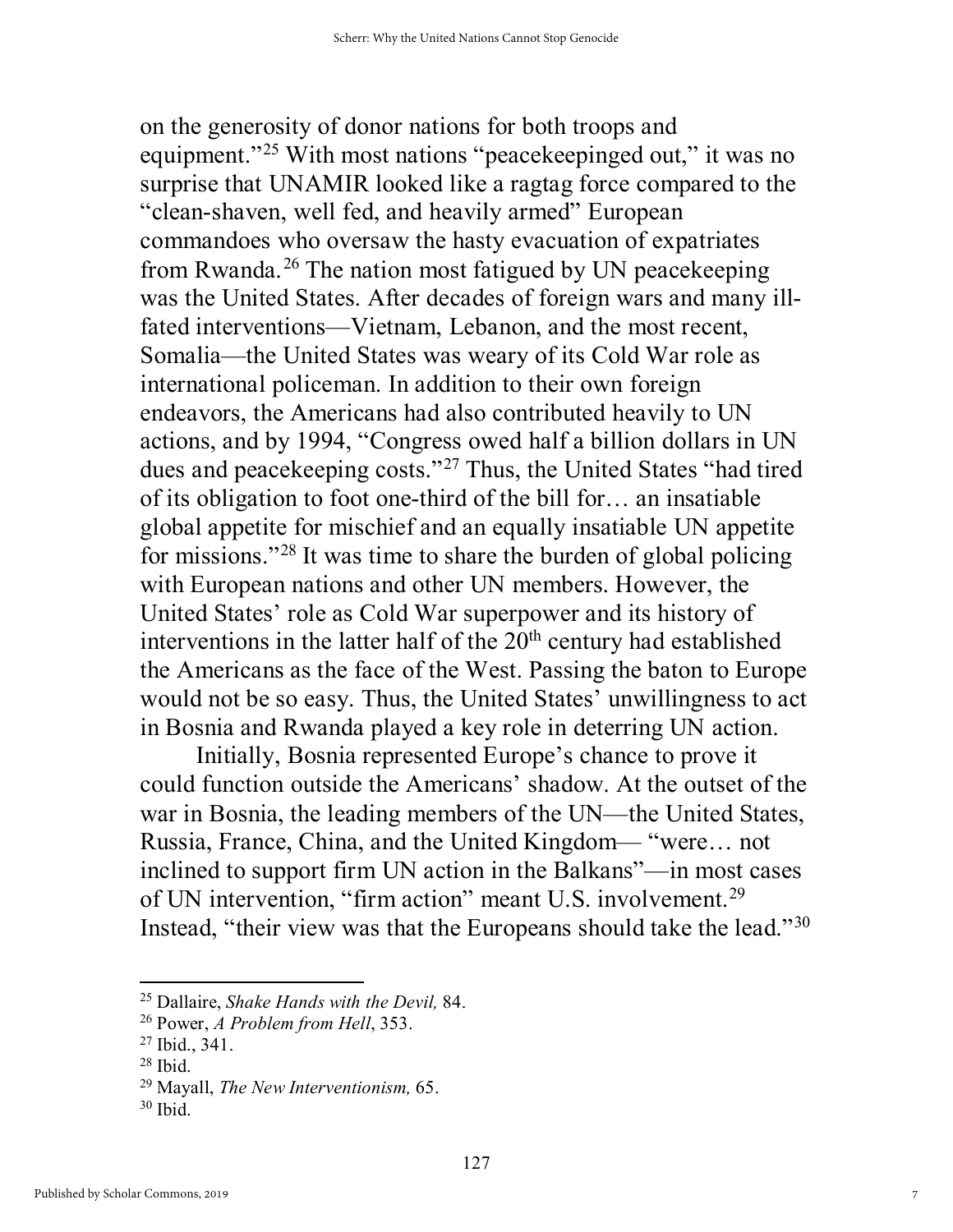Indeed, the Europeans "[had] a more sophisticated historical knowledge of the region" than the Americans, and there existed fears that, should the U.S. jump in, it would "pursue ahistorical policies that would not achieve the desired result" in Bosnia.[31](#page-8-0) However, as the situation in Bosnia deteriorated, it became clear that the relatively new European Council was unable to stabilize the situation. Thus, all eyes turned to the United States to help prevent a "possible spillover effect on other countries in the region."[32](#page-8-1) "The Europeans were waiting for American leadership... but [would not] get it for three years."<sup>[33](#page-8-2)</sup> Haunted by its past interventions, the United States looked to avoid engaging in the conflict at all costs, and "the one-word bogey 'Vietnam' became the ubiquitous shorthand for all that could go wrong in the Balkans."[34](#page-8-3) Despite the fact that "authentic intelligence analysis in the earliest days of the war corroborated the existence of [the Serbs'] genocidal plan," the U.S. did not want to end up sending "thousands of body bags... [to] a new Vietnam."<sup>[35](#page-8-4)</sup> Thus, the Americans did not contribute any troops to UNPROFOR. The lack of American troops in UNPROFOR indicated that the force was more of an obligatory UN response to Serb atrocities rather than a staunch UN commitment to stopping the genocide.

In regard to the crisis in Rwanda, more recent history served to deter U.S. action and craft the tepid UN response. Less than a year prior to the Rwandan genocide, U.S. casualties in Somalia at the Battle of Mogadishu had horrified the American public and severely affected the United States' will to intervene in similarly unstable areas. Therefore, "when the reports of the deaths of the ten Belgians came in, it was clear [to the Americans] that it was Somalia redux," and the United States did not want to get roped in

<span id="page-8-0"></span><sup>31</sup> James B. Steinberg, "History, Policymaking, and the Balkans," in *The Power of the Past: History and Statecraft* (Washington, D.C.: Brookings Institution Press, 2016), 239. <sup>32</sup> Ibid., 242.

<span id="page-8-2"></span><span id="page-8-1"></span><sup>33</sup> Power, *A Problem from Hell,* 325.

<span id="page-8-3"></span><sup>34</sup> Ibid., 284.

<span id="page-8-4"></span><sup>35</sup> Edina Becirevic, "Genocide in Eastern Bosnia," in *Genocide on the Drina River* (New Haven and London: Yale University Press, 2014), 85; Power, *A Problem from Hell,* 284.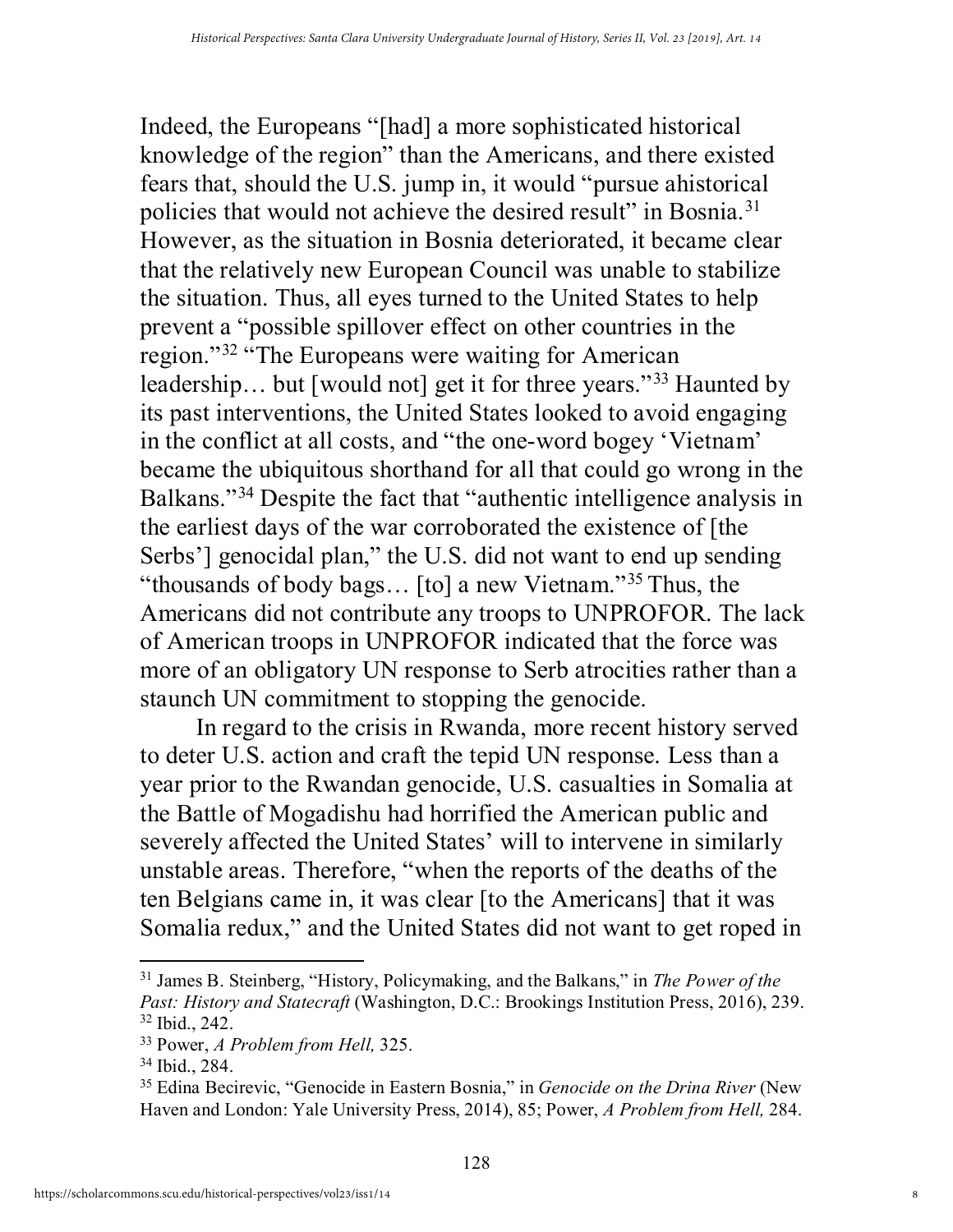to another Somalia.<sup>[36](#page-9-0)</sup> The Belgians wanted out of Rwanda too, and upon the withdrawal of the Belgian element of UNAMIR, Dallaire was left with the scraps of his already minimal force. In the hopes of avoiding a situation where the U.S. military would have to come to UNAMIR's aid, the United States advocated the complete removal of UNAMIR from the chaotic situation in Rwanda.[37](#page-9-1) Therefore, rather than convincing the UN to send reinforcements, Dallaire's chief problem became convincing the UN to allow UNAMIR to stay. The Belgians' and Americans' responses to the situation in Rwanda were evidence of the fact that "for most countries, serving the UN's objectives has never seemed worth even the smallest of risks."[38](#page-9-2) Therefore, "it was undoubtedly difficult for most states to imagine sending their troops into a demonic space where killings were accumulating in record numbers."<sup>39</sup> Thus, the U.S. refusal to intervene in Rwanda did not cause the failure of the UN mission. Rather, it demonstrated just how unpopular UN peacekeeping missions were among member nations, and how reliant the UN had become on U.S. support for these missions.

When the dust settled following the genocides in Bosnia and Rwanda, it was clear that the United Nations' peacekeeping missions in both countries had resulted in failure. The noble UN commitments to peace and neutrality had rendered UNPROFOR and UNAMIR bystanders to genocide, despite their stated intent to bring stability and protection to the war-torn nations. Thus, the UN was the wrong organization/entity to lead the world in its efforts to curtail the violence in Bosnia and Rwanda. Having been founded in the aftermath of World War II, under the understanding that war was "the scourge of mankind, the worst of all 'humanitarian catastrophes,'" the United Nations could be considered the

<span id="page-9-1"></span><span id="page-9-0"></span><sup>36</sup> Ibid., 366.

<sup>37</sup> Ibid.

<span id="page-9-2"></span><sup>38</sup> Dallaire, *Shake Hands with the Devil*, 89.

<span id="page-9-3"></span><sup>39</sup> Barnett, *Eyewitness to a Genocide*, 131.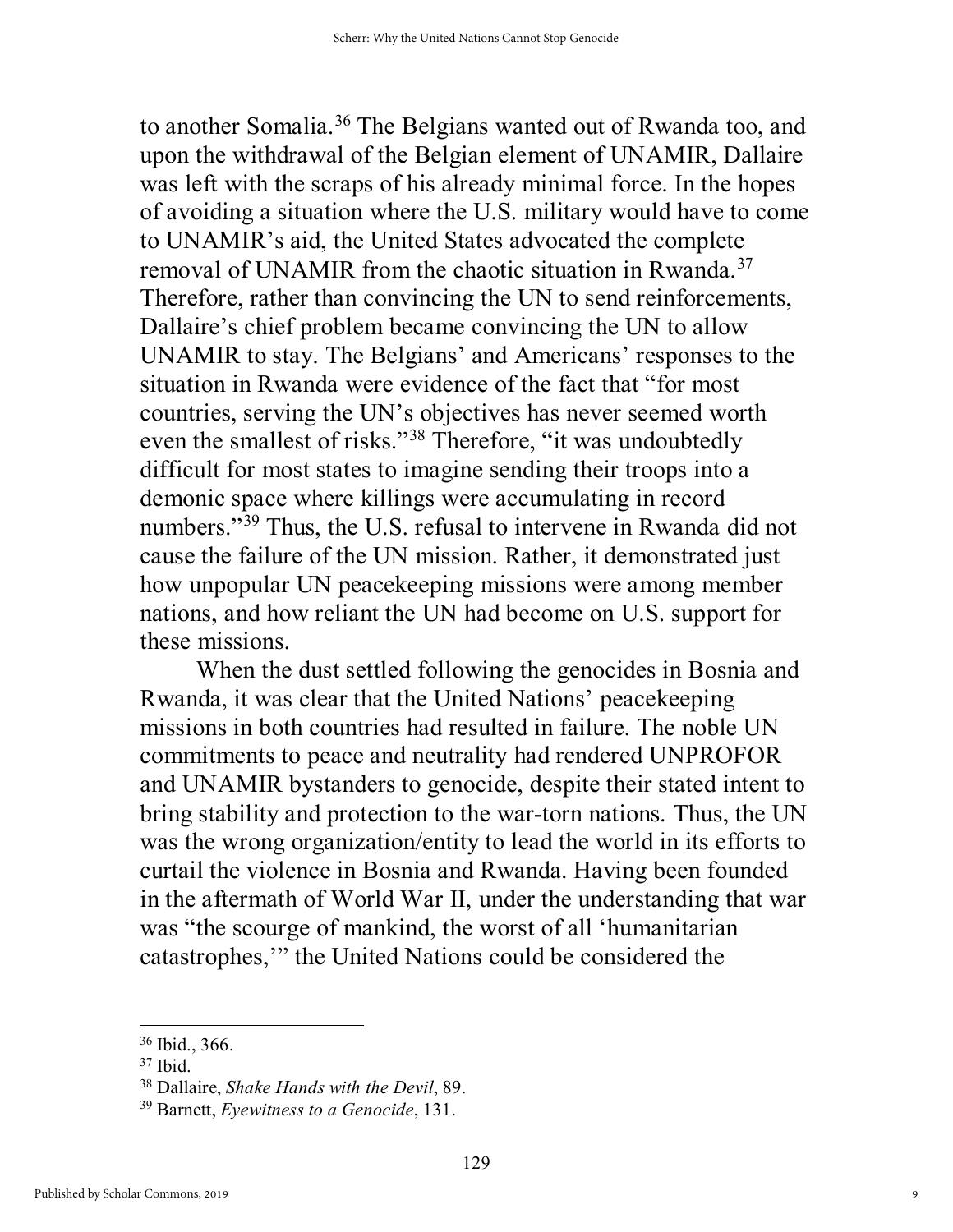antithesis of a martial organization.<sup>[40](#page-10-0)</sup> Indeed, this was reflected in the naming of the peacekeepers. As the UN would have the world believe, the peacekeepers were not soldiers, but rather trained military professionals dedicated to protecting humanity from its greatest evil. Sadly, the Bosnian and Rwandan genocides demonstrated that, at times, prevention of humanity's greatest evil requires fighting fire with fire. Instead, the UN and its representatives—such as Brigadier General Henry Kwami Anyidoho, commander of the Ghanaian peacekeepers in Rwanda remained committed to the idea that "negotiation [was] an effective mechanism for resolving conflicts," something true of conventional conflicts between nations, not genocide.[41](#page-10-1) It also held that "neutrality in a conflict situation [was] a must for the peacekeeping forces," failing to recognize that war rarely—if ever—leaves room for neutrality, especially for an intervening military force.<sup>[42](#page-10-2)</sup> Thus, the UN ethos of peace and neutrality spelled disaster for its military endeavors.

Years after the conclusion of the Bosnian and Rwandan genocides, the United Nations owned up to its shortcomings. In a self-critical UN report released in 1999, Secretary General Kofi Annan detailed the UN's grave policy errors and lessons learned with regards to the fall of Srebrenica, which served as a snapshot for UN efforts in Bosnia and Rwanda as a whole. The report admitted to a "philosophy of neutrality and nonviolence wholly unsuited to the conflict in Bosnia" and "criticize[d] those who negotiated with [Milosevic and Mladic] rather than using military force in the war's early stages."[43](#page-10-3) The UN therefore "[made] clear the inadequacy of [its] entire approach" and "the inadequacy of a system that allowed political considerations to color [UN] military

<span id="page-10-0"></span><sup>40</sup> Johnstone, *Fools' Crusade*, 3.

<span id="page-10-1"></span><sup>41</sup> Henry Kwami Anyidoho, *Guns Over Kigali* (Woeli Publishing Services: Accra, 1997), 124.

<span id="page-10-2"></span> $42$  Ibid.

<span id="page-10-3"></span><sup>43</sup> Barbara Crossette, "U.N. Details Its Failure to Stop '95 Bosnia Massacre," *New York Times*, Nov. 16, 1999.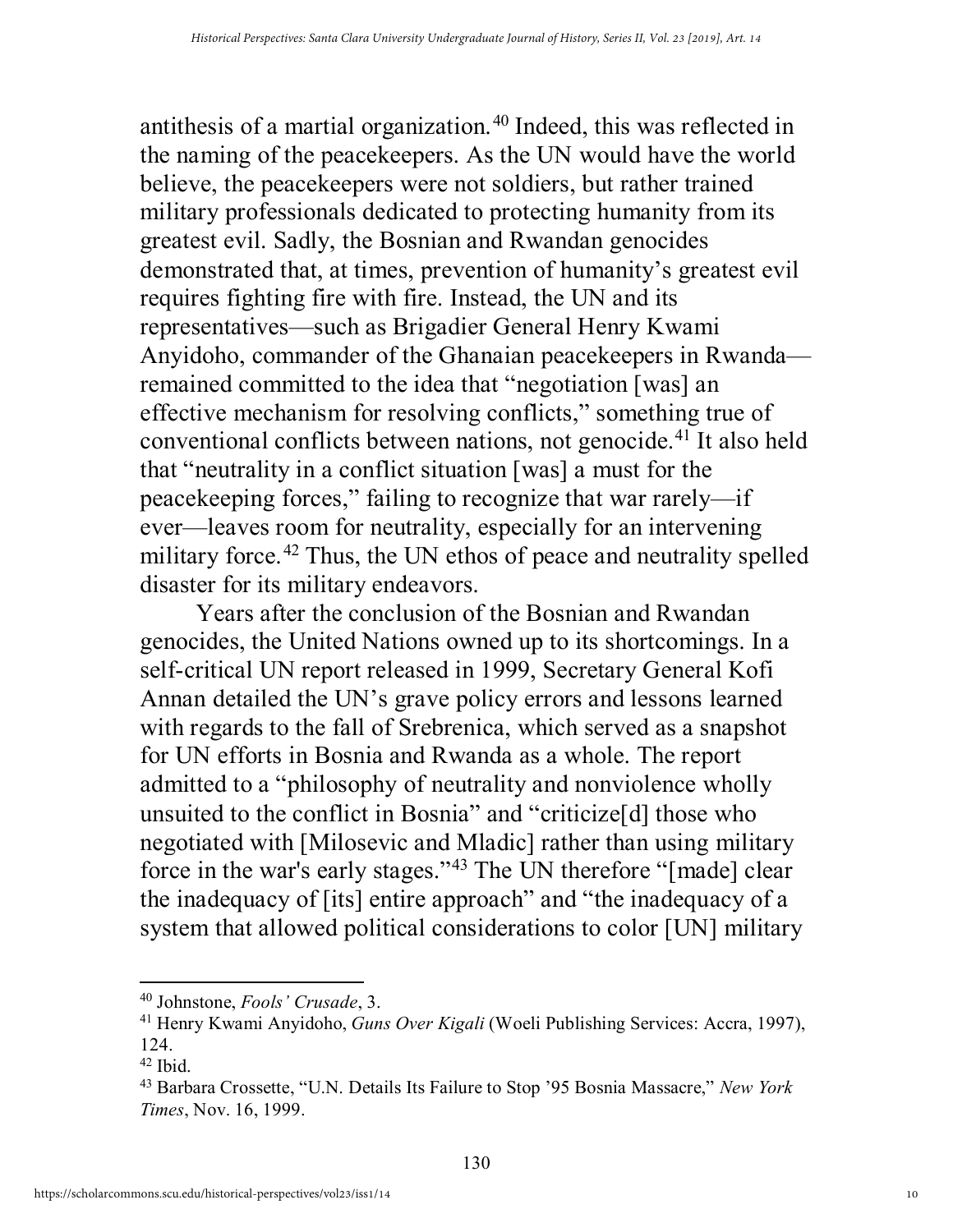decisions."[44](#page-11-0) Moving forward, the United Nations committed itself to avoiding the mistakes of Bosnia and Rwanda by recognizing "that a deliberate and systematic attempt to terrorize, expel, or murder an entire people must be met decisively with all necessary means." $45$ 

The UN report thus criticized strict adherence to policies of peace and neutrality, but in order to preclude another Bosnia or another Rwanda, the United Nations needed to make further changes to its peacekeeping approach. First off, the United Nations needed to garner full support for peacekeeping missions from its member nations. As Brigadier General Anyidoho observed, "it is upon strong logistics support that any mission will succeed," and this held especially true in Rwanda, where "UNAMIR was exposed to extreme danger through a fragile logistics support."<sup>[46](#page-11-2)</sup> Therefore, in order to improve the chances of success for future peacekeeping missions, UN member nations had to contribute more troops and money to the cause. In addition to material support, the peacekeeping missions required a higher level of commitment from contributors. Peacekeeping was not intended to become a political game where UN members boosted their political prestige by betting on easy, low-risk missions and then bailed at the first sign of hardship or danger. Rather, successful peacekeeping required that "the military… maintain morale in the face of extreme danger" and "have a strong will to... attain the command mission despite the associated danger and difficulties."[47](#page-11-3) Peacekeeping missions had made a joke of the United Nations in the 1990s; only by bolstering the strength and commitment of future forces could the UN improve its international reputation. In conjunction with the organization's stated commitment to increased use of force, UN commanders required more decisionmaking power in the field. In Bosnia, UNPROFOR's adherence to

<span id="page-11-0"></span><sup>44</sup> Ibid.

<span id="page-11-1"></span> $45$  Ibid.

<span id="page-11-2"></span><sup>46</sup> Anyidoho, *Guns Over Kigali*, 122.

<span id="page-11-3"></span><sup>47</sup> Ibid., 124-125.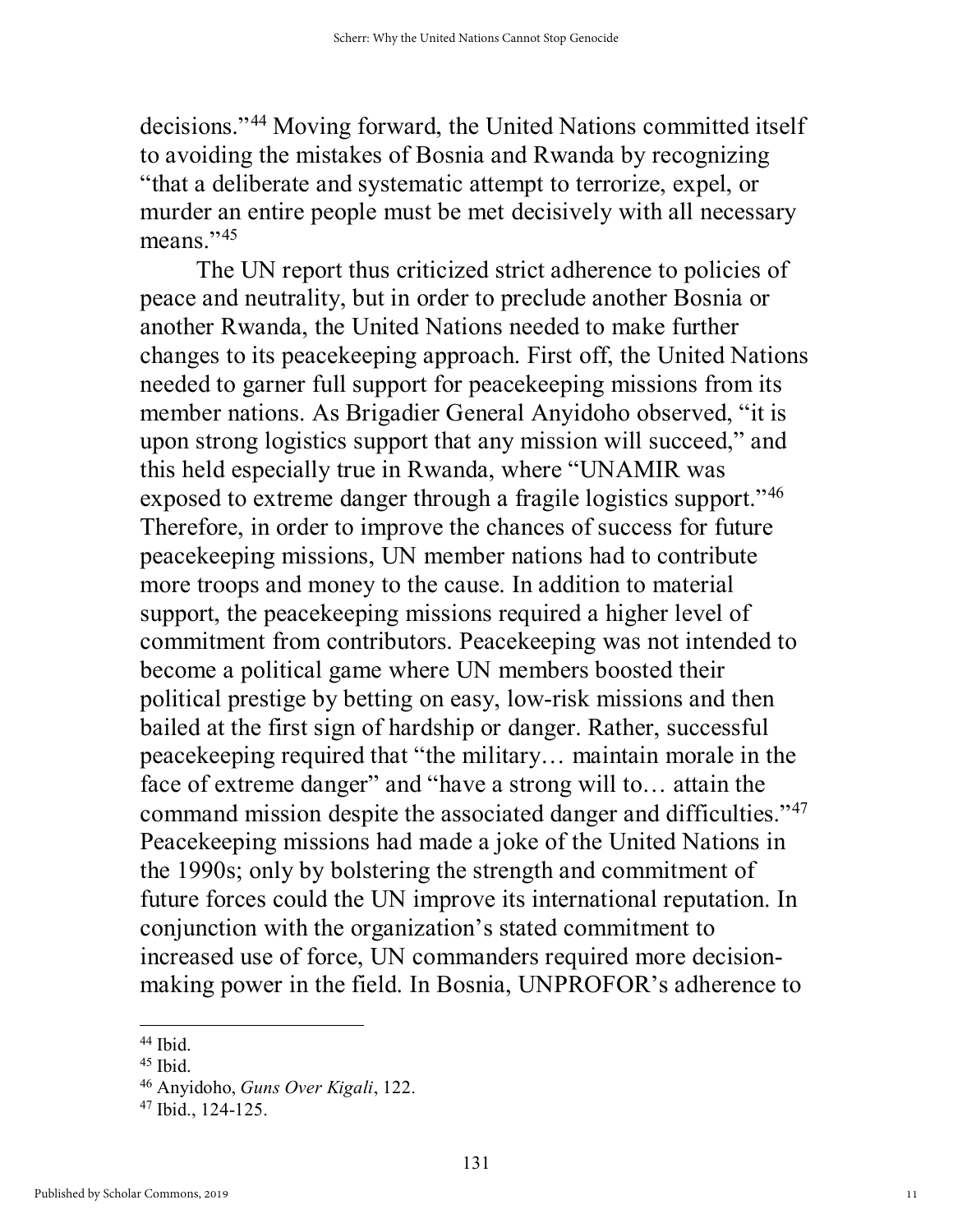the strict UN mandate had allowed the Serbs to continue waging a campaign of genocide against the Bosniaks. In Rwanda, Romeo Dallaire and UNAMIR had struggled to obtain permission to intervene, only to be shut down by UN authorities outside of Rwanda. Thus, many echoed the call of Brigadier General Anyidoho "for a review of the UN system where a civilian controls… the military during peacekeeping."[48](#page-12-0) Key decisions during the Bosnian and Rwandan genocides had been made by UN authorities away from the battlefield, with little jurisdiction given to leaders on the ground. Thus, in order for peacekeepers to operate effectively in a theater of war and violence, UN military commanders—such as Dallaire—had to be given full "access to the assets [they] require[d] to accomplish [their] mission," including increased autonomy in the field.<sup>[49](#page-12-1)</sup> Finally, the United Nations needed to stop relying on the U.S. to "[contribute] the lion's share" to peace keeping efforts.<sup>[50](#page-12-2)</sup> Given the huge U.S. contributions to peacekeeping and foreign interventions, the United Nations seemed to have morphed into the United States & Friends, and, as Secretary of State Madeleine K. Albright stated in 1999, the weary U.S. "need[ed] the… leadership and help of [its] allies in Europe and... friends around the world."<sup>[51](#page-12-3)</sup>

 Since its shortcomings in Bosnia and Rwanda, the United Nations has continued its peacekeeping efforts throughout the globe and tried to learn from its mistakes in the 1990s. The Bosnian and Rwandan genocides demonstrated major flaws in the United Nations' approach to peacekeeping, as UN policies of neutrality that were designed to keep the peace instead led to UN inaction in the face of genocide. The inadequate UN responses in Bosnia and Rwanda underscored UN members' lack of will to fully commit to peacekeeping and caused the UN to appear timid

<span id="page-12-0"></span><sup>48</sup> Ibid., 124.

<span id="page-12-1"></span> $49$  Ibid.

<span id="page-12-2"></span><sup>50</sup> Madeleine K. Albright, *Focus on the Issues: Europe* (Bureau of Public Affairs: Washington, D.C., 1999), 65.

<span id="page-12-3"></span><sup>51</sup> Albright, *Focus on the Issues*, 61.